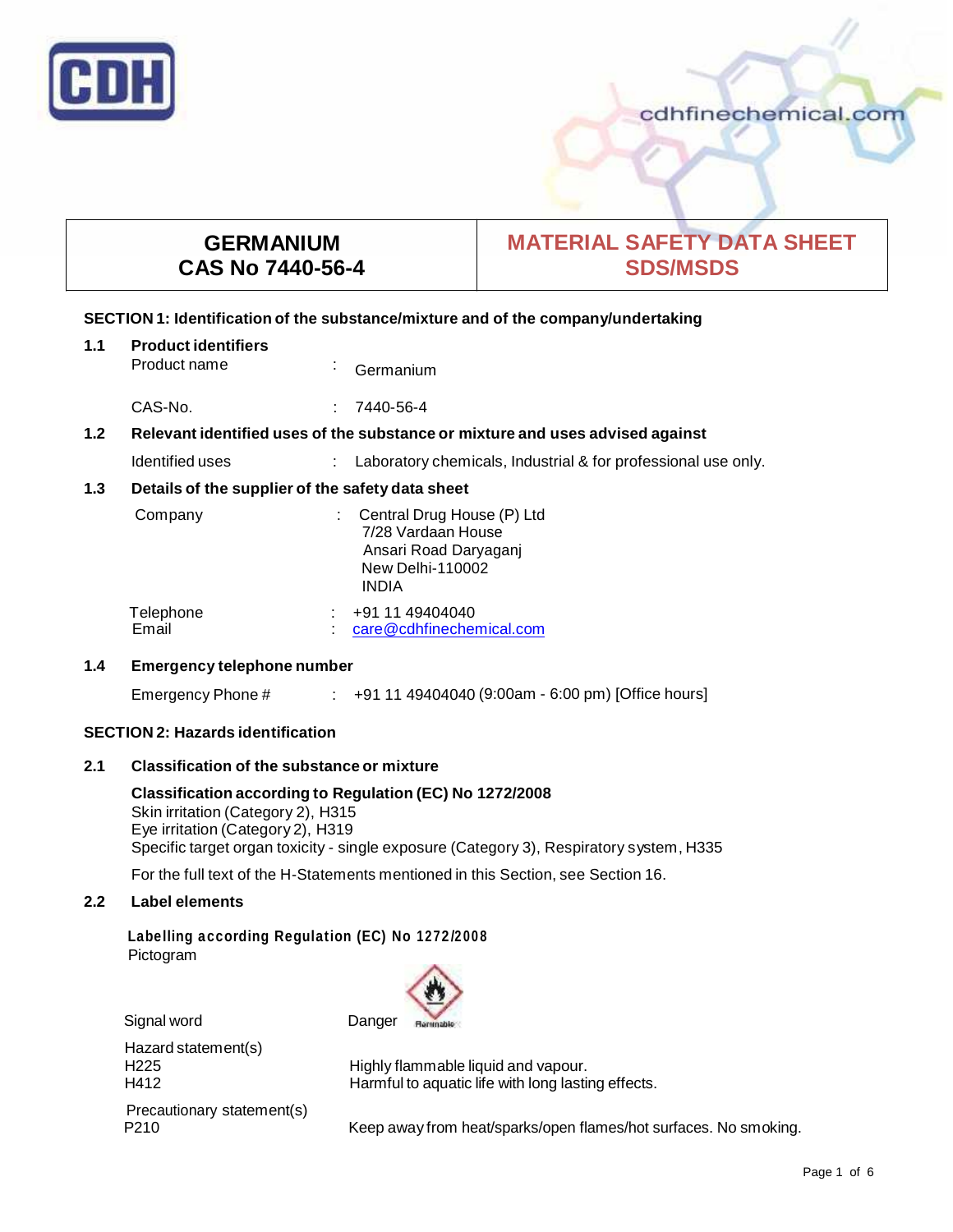P273 Avoid release to the environment.

Supplemental Hazard **Statements** none

# **2.3 Other hazards**

This substance/mixture contains no components considered to be either persistent, bioaccumulative and toxic (PBT), or very persistent and very bioaccumulative (vPvB) at levels of 0.1% or higher.

# **SECTION 3: Composition/information on ingredients**

EC-No. 231-164-3

| 3.1 | <b>Substances</b>                                                                                               |   |             |                                   |              |  |
|-----|-----------------------------------------------------------------------------------------------------------------|---|-------------|-----------------------------------|--------------|--|
|     | Formula                                                                                                         |   | Ge          |                                   |              |  |
|     | Molecular weight                                                                                                | ÷ | 72.64 g/mol |                                   |              |  |
|     | CAS-No.                                                                                                         |   | 7440-56-4   |                                   |              |  |
|     | EC-No.                                                                                                          |   | 231-164-3   |                                   |              |  |
|     | Hazardous ingredients according to Regulation (EC) No 1272/2008<br>Classification<br>Concentration<br>Component |   |             |                                   |              |  |
|     | Germanium                                                                                                       |   |             |                                   |              |  |
|     | CAS-No.                                                                                                         |   | 7440-56-4   | Skin Irrit. 2; Eye Irrit. 2; STOT | $\leq$ 100 % |  |

For the full text of the H-Statements mentioned in this Section, see Section 16.

## **SECTION 4: First aid measures**

### **4.1 Description of first aid measures**

#### **General advice**

Consult a physician. Show this safety data sheet to the doctor in attendance.

### **If inhaled**

If breathed in, move person into fresh air. If not breathing, give artificial respiration. Consult a physician.

SE 3; H315, H319, H335

#### **In case of skin contact**

Wash off with soap and plenty of water. Consult a physician.

#### **In case of eye contact**

Rinse thoroughly with plenty of water for at least 15 minutes and consult a physician.

#### **If swallowed**

Never give anything by mouth to an unconscious person. Rinse mouth with water. Consult a physician.

# **4.2 Most important symptoms and effects, both acute and delayed**

The most important known symptoms and effects are described in the labelling (see section 2.2) and/or in section 11

**4.3 Indication of any immediate medical attention and special treatment needed** No data available

# **SECTION 5: Firefighting measures**

# **5.1 Extinguishing media**

# **Suitable extinguishing media**

Use water spray, alcohol-resistant foam, dry chemical or carbon dioxide.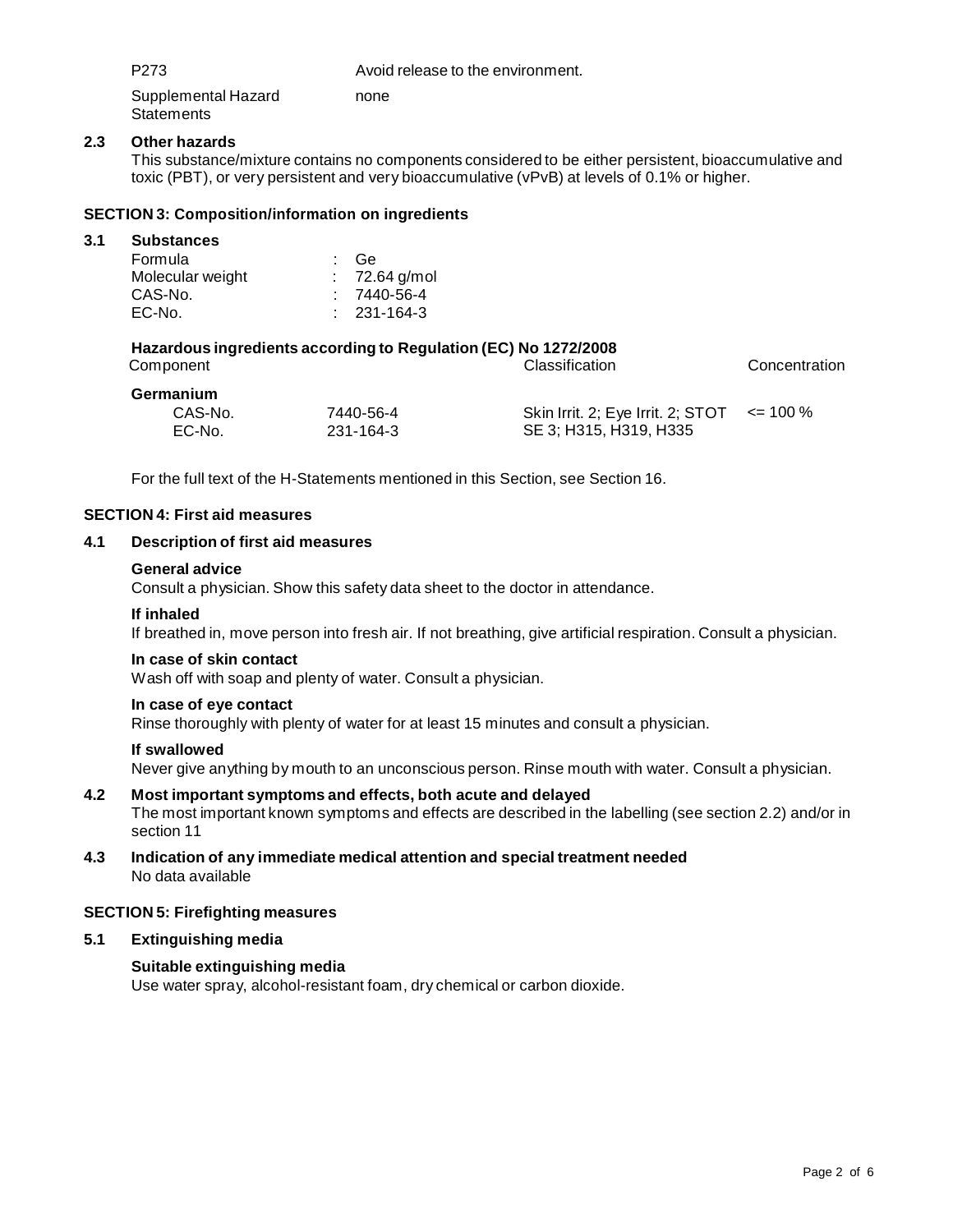- **5.2 Special hazards arising from the substance ormixture** Germanium oxides
- **5.3 Advice for firefighters** Wear self-contained breathing apparatus for firefighting if necessary.
- **5.4 Further information** No data available

# **SECTION 6: Accidentalrelease measures**

- **6.1 Personal precautions, protective equipment and emergency procedures** Use personal protective equipment. Avoid dust formation. Avoid breathing vapours, mist or gas. Ensure adequate ventilation. Evacuate personnel to safe areas. Avoid breathing dust. For personal protection see section 8.
- **6.2 Environmental precautions** Do not let product enter drains.
- **6.3 Methods and materials for containment and cleaning up** Pick up and arrange disposal without creating dust. Sweep up and shovel. Keep in suitable, closed containers for disposal.
- **6.4 Reference to other sections** For disposal see section 13.

# **SECTION 7: Handling and storage**

# **7.1 Precautions for safe handling**

Avoid contact with skin and eyes. Avoid formation of dust and aerosols. Provide appropriate exhaust ventilation at places where dust is formed. For precautions see section 2.2.

**7.2 Conditions for safe storage, including any incompatibilities** Store in cool place. Keep container tightly closed in a dry and well-ventilated place. Storage class (TRGS 510): Non Combustible Solids

# **7.3 Specific end use(s)**

Apart from the uses mentioned in section 1.2 no other specific uses are stipulated

# **SECTION 8: Exposure controls/personal protection**

# **8.1 Control parameters**

# **8.2 Exposure controls**

# **Appropriate engineering controls**

Handle in accordance with good industrial hygiene and safety practice. Wash hands before breaks and at the end of workday.

# **Personal protective equipment**

# **Eye/face protection**

Safety glasses with side-shields conforming to EN166 Use equipment for eye protection tested and approved under appropriate government standards such as NIOSH (US) or EN 166(EU).

#### **Skin protection**

Handle with gloves. Gloves must be inspected prior to use. Use proper glove removal technique (without touching glove's outer surface) to avoid skin contact with this product. Dispose of contaminated gloves after use in accordance with applicable laws and good laboratory practices. Wash and dry hands.

# **Body Protection**

Impervious clothing, The type of protective equipment must be selected according to the concentration and amount of the dangerous substance at the specific workplace.

# **Respiratory protection**

For nuisance exposures use type P95 (US) or type P1 (EU EN 143) particle r (US) or type ABEK- P2 (EU EN 143) respirator cartridges. Use respirators and components tested and approved under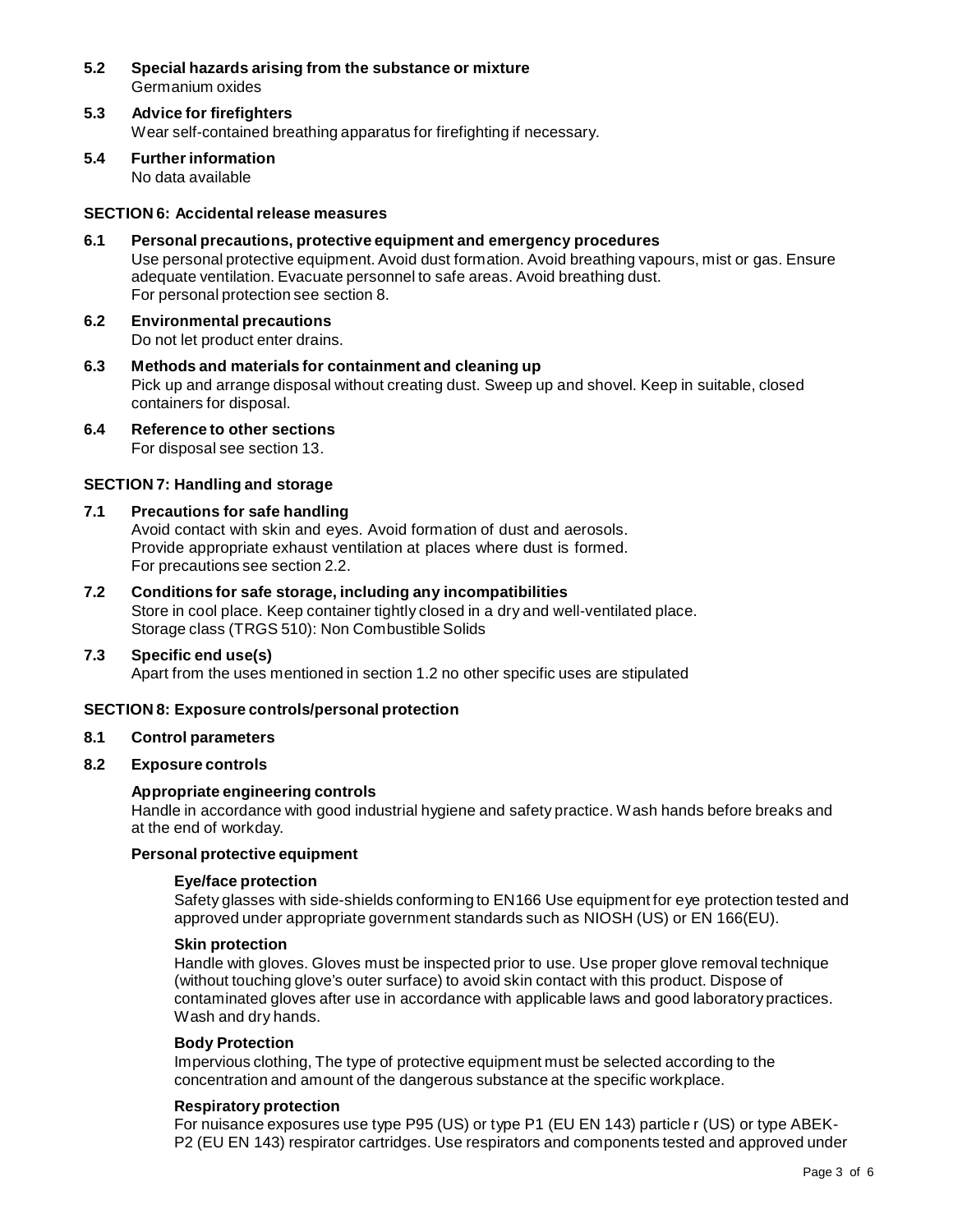appropriate government standards such as NIOSH (US) or CEN (EU).

# **Control of environmental exposure**

Do not let product enter drains.

# **SECTION 9: Physical and chemical properties**

# **9.1 Information on basic physical and chemical properties**

| a)                       | Appearance                                         | Form: solid in various forms<br>Colour: grey, white |  |  |
|--------------------------|----------------------------------------------------|-----------------------------------------------------|--|--|
| b)                       | Odour                                              | odourless                                           |  |  |
| c)                       | <b>Odour Threshold</b>                             | No data available                                   |  |  |
| d)                       | pH                                                 | No data available                                   |  |  |
| e)                       | Melting point/freezing<br>point                    | Melting point/range: 937 °C - lit.                  |  |  |
| f)                       | Initial boiling point and<br>boiling range         | 2,830 °C - lit.                                     |  |  |
| g)                       | Flash point                                        | Not applicable                                      |  |  |
| h)                       | Evaporation rate                                   | No data available                                   |  |  |
| i)                       | Flammability (solid, gas)                          | No data available                                   |  |  |
| j)                       | Upper/lower<br>flammability or<br>explosive limits | No data available                                   |  |  |
| k)                       | Vapour pressure                                    | No data available                                   |  |  |
| I)                       | Vapour density                                     | No data available                                   |  |  |
| m)                       | Relative density                                   | 5.35 g/mL at 25 °C                                  |  |  |
| n)                       | Water solubility                                   | insoluble                                           |  |  |
| o)                       | Partition coefficient: n-<br>octanol/water         | No data available                                   |  |  |
| p)                       | Auto-ignition<br>temperature                       | No data available                                   |  |  |
| q)                       | Decomposition                                      | No data available                                   |  |  |
| r)                       | temperature<br>Viscosity                           | No data available                                   |  |  |
| s)                       | Explosive properties                               | No data available                                   |  |  |
| t)                       | Oxidizing properties                               | No data available                                   |  |  |
| Othor esfaty information |                                                    |                                                     |  |  |

# **9.2 Other safety information** No data available

# **SECTION 10: Stability and reactivity**

# **10.1 Reactivity**

- No data available
- **10.2 Chemical stability** Stable under recommended storage conditions.
- **10.3 Possibility of hazardous reactions** No data available
- **10.4 Conditions to avoid** No data available
- **10.5 Incompatible materials** Strong oxidizing agents, Halogens, Water, Sulfuric acid, Molten alkali metals, Nitrates, Carbonates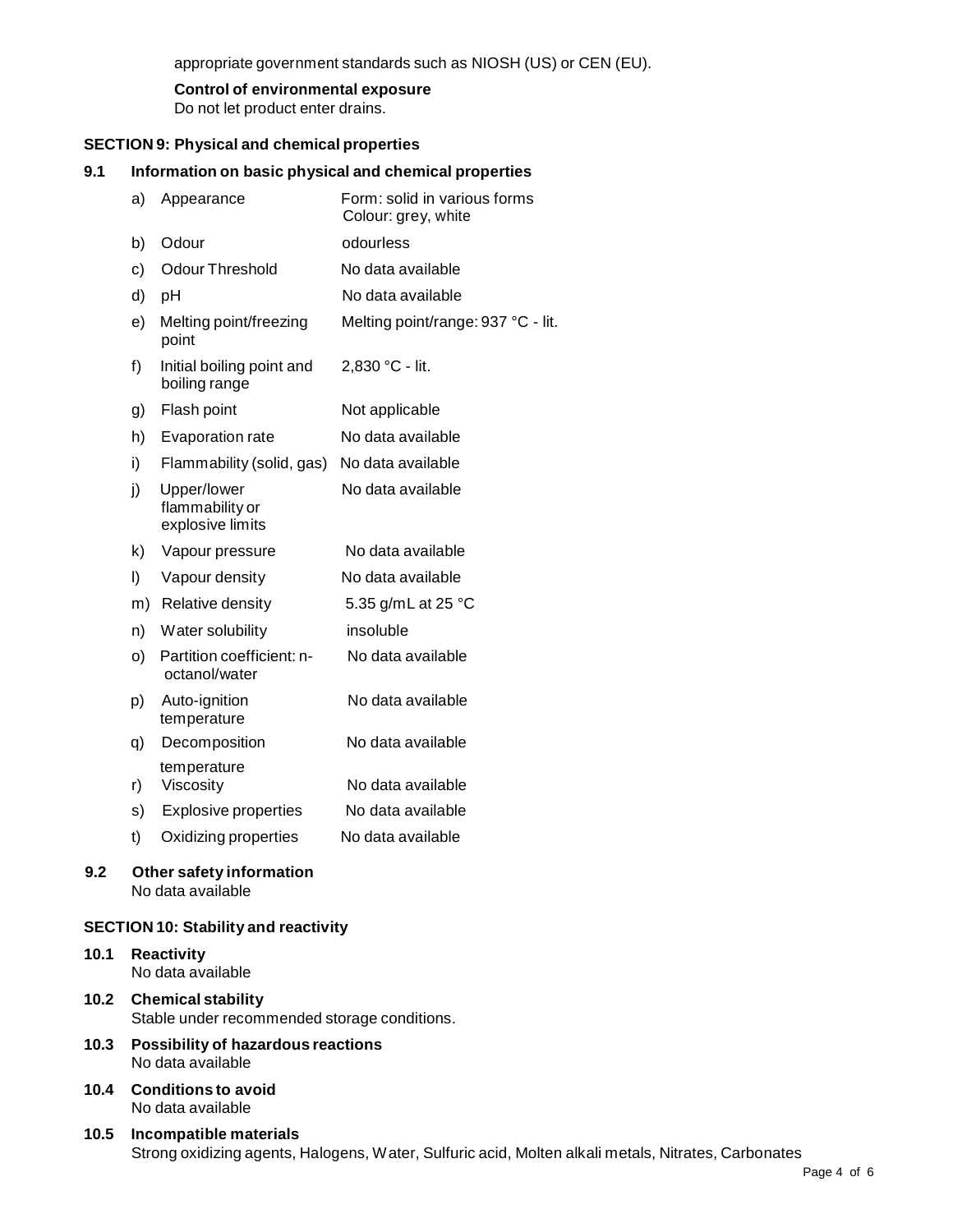# **10.6 Hazardous decomposition products**

Hazardous decomposition products formed under fire conditions. - Germanium oxides Other decomposition products - No data available In the event of fire: see section 5

## **SECTION 11: Toxicological information**

# **11.1 Information on toxicological effects**

# **Acute toxicity**

No data availableGermanium

#### **Skin corrosion/irritation** No data available(Germanium)

# **Serious eye damage/eye irritation** No data available(Germanium)

**Respiratory orskin sensitisation** No data available(Germanium)

# **Germ cell mutagenicity**

No data available(Germanium)

## **Carcinogenicity**

#### IARC: No component of this product present at levels greater than or equal to 0.1% is identified as probable, possible or confirmed human carcinogen by IARC.

# **Reproductive toxicity**

No data available(Germanium)

**Specific target organ toxicity - single exposure** Inhalation - May cause respiratory irritation.(Germanium)

**Specific target organ toxicity - repeated exposure** No data available

**Aspiration hazard** No data available(Germanium)

# **Additional Information**

RTECS: LY5200000

Liver injury may occur., Kidney injury may occur., Blood disorders, Cough, Difficulty in breathing(Germanium)

# **SECTION 12: Ecological information**

- **12.1 Toxicity** No data available
- **12.2 Persistence and degradability** No data available
- **12.3 Bioaccumulative potential** No data available
- **12.4 Mobility in soil** No data available(Germanium)

# **12.5 Results of PBT and vPvB assessment**

This substance/mixture contains no components considered to be either persistent, bioaccumulative and toxic (PBT), or very persistent and very bioaccumulative (vPvB) at levels of 0.1% or higher.